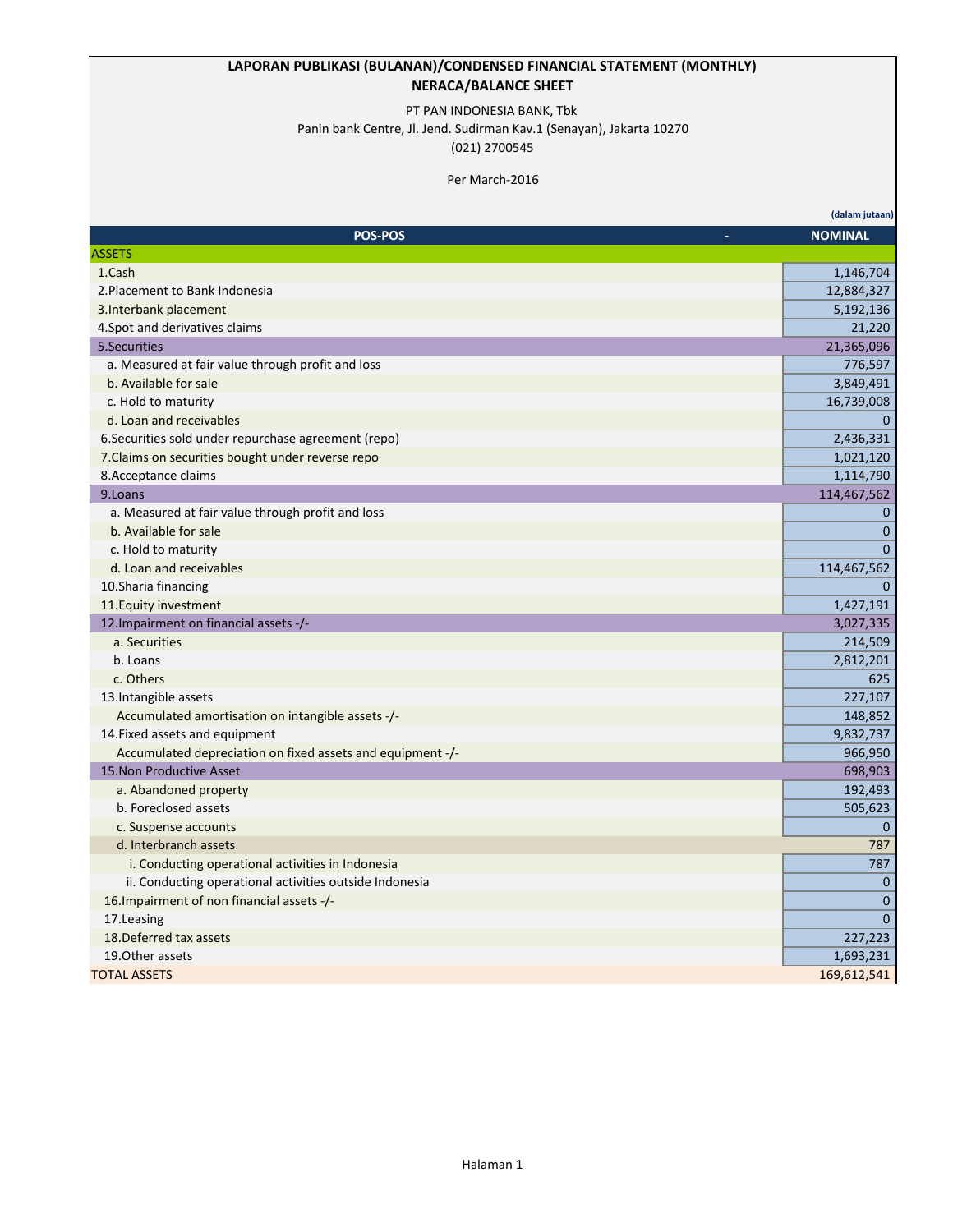| <b>LIABILITIES</b><br>1. Current account<br>10,217,652<br>39,309,275<br>2. Saving account<br>3. Time deposit<br>72,606,480<br>4. Revenue sharing investment<br>0<br>$\mathbf{0}$<br>5. Liabilities to Bank Indonesia<br>6. Interbank liabilities<br>8,323,987<br>7. Spot and derivatives liabilities<br>14,807<br>8. Liabilities on securities sold under repurchase agreement<br>2,180,064<br>9. Acceptance liabilities<br>1,118,347<br>10. Issued securities<br>996,718<br>11. Loans received<br>4,988,676<br>12. Margin deposit<br>129,185<br>13. Interbranch liabilities<br>$\mathbf 0$<br>a. Conducting operational activities in Indonesia<br>$\mathbf 0$<br>$\mathbf 0$<br>b. Conducting operational activities outside Indonesia<br>14. Deferred tax liabilities<br>$\mathbf{0}$<br>15. Other liabilities<br>2,419,672<br>16. Profit Sharing investment<br>$\mathbf 0$<br><b>TOTAL LIABILITIES</b><br>142,304,863<br><b>EQUITIES</b><br>2,408,765<br>17. Paid in capital<br>a. Capital<br>9,600,000<br>b. Unpaid capital -/-<br>7,191,235<br>c. treasury stock -/-<br>$\mathbf{0}$<br>18. Additional paid in capital<br>3,444,330<br>a. Agio<br>3,444,330<br>b. Disagio -/-<br>$\mathbf 0$<br>c. Donated capital<br>$\mathbf 0$<br>d. Fund for paid up capital<br>$\mathbf 0$<br>e. Others<br>$\mathbf{0}$<br>19. Other comprehensive gain (loss)<br>5,913,945<br>a. Translation adjustment<br>$\mathbf 0$<br>b. Gain (loss) on value changes of financial assets categorized as available for sale<br>37,319<br>c. Effective portion of cash flow hedge<br>$\mathbf 0$<br>d. Difference in fixed asset revaluation<br>6,027,121<br>e. Portion of other comprehensive income from associates<br>$\mathbf{0}$<br>f. Gain (loss) on defined benefit actuarial program<br>g. Income tax of other comprehensive income<br>37,726<br>h. Others<br>0<br>20. Reserves of quaty reorganization<br>$\mathbf 0$<br>21. Difference in restructuring under common control<br>$\mathbf 0$<br>22. Ekuitas lainnya<br>$\mathbf 0$<br>23. Reserves<br>13,709,771<br>a. General reserves<br>13,569,771<br>b. Appropriated reserves<br>140,000<br>24.Gain/loss<br>1,830,867<br>a. Previous years<br>1,305,117<br>b. Current year<br>525,750<br>27,307,678<br><b>TOTAL EQUITIES</b><br>TOTAL LIABILITIES AND EQUITIES<br>169,612,541 | <b>LIABILITIES AND EQUITIES</b> |            |
|---------------------------------------------------------------------------------------------------------------------------------------------------------------------------------------------------------------------------------------------------------------------------------------------------------------------------------------------------------------------------------------------------------------------------------------------------------------------------------------------------------------------------------------------------------------------------------------------------------------------------------------------------------------------------------------------------------------------------------------------------------------------------------------------------------------------------------------------------------------------------------------------------------------------------------------------------------------------------------------------------------------------------------------------------------------------------------------------------------------------------------------------------------------------------------------------------------------------------------------------------------------------------------------------------------------------------------------------------------------------------------------------------------------------------------------------------------------------------------------------------------------------------------------------------------------------------------------------------------------------------------------------------------------------------------------------------------------------------------------------------------------------------------------------------------------------------------------------------------------------------------------------------------------------------------------------------------------------------------------------------------------------------------------------------------------------------------------------------------------------------------------------------------------------------------------------------------------------------------------------------------------------------------------------------------------------------|---------------------------------|------------|
|                                                                                                                                                                                                                                                                                                                                                                                                                                                                                                                                                                                                                                                                                                                                                                                                                                                                                                                                                                                                                                                                                                                                                                                                                                                                                                                                                                                                                                                                                                                                                                                                                                                                                                                                                                                                                                                                                                                                                                                                                                                                                                                                                                                                                                                                                                                           |                                 |            |
|                                                                                                                                                                                                                                                                                                                                                                                                                                                                                                                                                                                                                                                                                                                                                                                                                                                                                                                                                                                                                                                                                                                                                                                                                                                                                                                                                                                                                                                                                                                                                                                                                                                                                                                                                                                                                                                                                                                                                                                                                                                                                                                                                                                                                                                                                                                           |                                 |            |
|                                                                                                                                                                                                                                                                                                                                                                                                                                                                                                                                                                                                                                                                                                                                                                                                                                                                                                                                                                                                                                                                                                                                                                                                                                                                                                                                                                                                                                                                                                                                                                                                                                                                                                                                                                                                                                                                                                                                                                                                                                                                                                                                                                                                                                                                                                                           |                                 |            |
|                                                                                                                                                                                                                                                                                                                                                                                                                                                                                                                                                                                                                                                                                                                                                                                                                                                                                                                                                                                                                                                                                                                                                                                                                                                                                                                                                                                                                                                                                                                                                                                                                                                                                                                                                                                                                                                                                                                                                                                                                                                                                                                                                                                                                                                                                                                           |                                 |            |
|                                                                                                                                                                                                                                                                                                                                                                                                                                                                                                                                                                                                                                                                                                                                                                                                                                                                                                                                                                                                                                                                                                                                                                                                                                                                                                                                                                                                                                                                                                                                                                                                                                                                                                                                                                                                                                                                                                                                                                                                                                                                                                                                                                                                                                                                                                                           |                                 |            |
|                                                                                                                                                                                                                                                                                                                                                                                                                                                                                                                                                                                                                                                                                                                                                                                                                                                                                                                                                                                                                                                                                                                                                                                                                                                                                                                                                                                                                                                                                                                                                                                                                                                                                                                                                                                                                                                                                                                                                                                                                                                                                                                                                                                                                                                                                                                           |                                 |            |
|                                                                                                                                                                                                                                                                                                                                                                                                                                                                                                                                                                                                                                                                                                                                                                                                                                                                                                                                                                                                                                                                                                                                                                                                                                                                                                                                                                                                                                                                                                                                                                                                                                                                                                                                                                                                                                                                                                                                                                                                                                                                                                                                                                                                                                                                                                                           |                                 |            |
|                                                                                                                                                                                                                                                                                                                                                                                                                                                                                                                                                                                                                                                                                                                                                                                                                                                                                                                                                                                                                                                                                                                                                                                                                                                                                                                                                                                                                                                                                                                                                                                                                                                                                                                                                                                                                                                                                                                                                                                                                                                                                                                                                                                                                                                                                                                           |                                 |            |
|                                                                                                                                                                                                                                                                                                                                                                                                                                                                                                                                                                                                                                                                                                                                                                                                                                                                                                                                                                                                                                                                                                                                                                                                                                                                                                                                                                                                                                                                                                                                                                                                                                                                                                                                                                                                                                                                                                                                                                                                                                                                                                                                                                                                                                                                                                                           |                                 |            |
|                                                                                                                                                                                                                                                                                                                                                                                                                                                                                                                                                                                                                                                                                                                                                                                                                                                                                                                                                                                                                                                                                                                                                                                                                                                                                                                                                                                                                                                                                                                                                                                                                                                                                                                                                                                                                                                                                                                                                                                                                                                                                                                                                                                                                                                                                                                           |                                 |            |
|                                                                                                                                                                                                                                                                                                                                                                                                                                                                                                                                                                                                                                                                                                                                                                                                                                                                                                                                                                                                                                                                                                                                                                                                                                                                                                                                                                                                                                                                                                                                                                                                                                                                                                                                                                                                                                                                                                                                                                                                                                                                                                                                                                                                                                                                                                                           |                                 |            |
|                                                                                                                                                                                                                                                                                                                                                                                                                                                                                                                                                                                                                                                                                                                                                                                                                                                                                                                                                                                                                                                                                                                                                                                                                                                                                                                                                                                                                                                                                                                                                                                                                                                                                                                                                                                                                                                                                                                                                                                                                                                                                                                                                                                                                                                                                                                           |                                 |            |
|                                                                                                                                                                                                                                                                                                                                                                                                                                                                                                                                                                                                                                                                                                                                                                                                                                                                                                                                                                                                                                                                                                                                                                                                                                                                                                                                                                                                                                                                                                                                                                                                                                                                                                                                                                                                                                                                                                                                                                                                                                                                                                                                                                                                                                                                                                                           |                                 |            |
|                                                                                                                                                                                                                                                                                                                                                                                                                                                                                                                                                                                                                                                                                                                                                                                                                                                                                                                                                                                                                                                                                                                                                                                                                                                                                                                                                                                                                                                                                                                                                                                                                                                                                                                                                                                                                                                                                                                                                                                                                                                                                                                                                                                                                                                                                                                           |                                 |            |
|                                                                                                                                                                                                                                                                                                                                                                                                                                                                                                                                                                                                                                                                                                                                                                                                                                                                                                                                                                                                                                                                                                                                                                                                                                                                                                                                                                                                                                                                                                                                                                                                                                                                                                                                                                                                                                                                                                                                                                                                                                                                                                                                                                                                                                                                                                                           |                                 |            |
|                                                                                                                                                                                                                                                                                                                                                                                                                                                                                                                                                                                                                                                                                                                                                                                                                                                                                                                                                                                                                                                                                                                                                                                                                                                                                                                                                                                                                                                                                                                                                                                                                                                                                                                                                                                                                                                                                                                                                                                                                                                                                                                                                                                                                                                                                                                           |                                 |            |
|                                                                                                                                                                                                                                                                                                                                                                                                                                                                                                                                                                                                                                                                                                                                                                                                                                                                                                                                                                                                                                                                                                                                                                                                                                                                                                                                                                                                                                                                                                                                                                                                                                                                                                                                                                                                                                                                                                                                                                                                                                                                                                                                                                                                                                                                                                                           |                                 |            |
|                                                                                                                                                                                                                                                                                                                                                                                                                                                                                                                                                                                                                                                                                                                                                                                                                                                                                                                                                                                                                                                                                                                                                                                                                                                                                                                                                                                                                                                                                                                                                                                                                                                                                                                                                                                                                                                                                                                                                                                                                                                                                                                                                                                                                                                                                                                           |                                 |            |
|                                                                                                                                                                                                                                                                                                                                                                                                                                                                                                                                                                                                                                                                                                                                                                                                                                                                                                                                                                                                                                                                                                                                                                                                                                                                                                                                                                                                                                                                                                                                                                                                                                                                                                                                                                                                                                                                                                                                                                                                                                                                                                                                                                                                                                                                                                                           |                                 |            |
|                                                                                                                                                                                                                                                                                                                                                                                                                                                                                                                                                                                                                                                                                                                                                                                                                                                                                                                                                                                                                                                                                                                                                                                                                                                                                                                                                                                                                                                                                                                                                                                                                                                                                                                                                                                                                                                                                                                                                                                                                                                                                                                                                                                                                                                                                                                           |                                 |            |
|                                                                                                                                                                                                                                                                                                                                                                                                                                                                                                                                                                                                                                                                                                                                                                                                                                                                                                                                                                                                                                                                                                                                                                                                                                                                                                                                                                                                                                                                                                                                                                                                                                                                                                                                                                                                                                                                                                                                                                                                                                                                                                                                                                                                                                                                                                                           |                                 |            |
|                                                                                                                                                                                                                                                                                                                                                                                                                                                                                                                                                                                                                                                                                                                                                                                                                                                                                                                                                                                                                                                                                                                                                                                                                                                                                                                                                                                                                                                                                                                                                                                                                                                                                                                                                                                                                                                                                                                                                                                                                                                                                                                                                                                                                                                                                                                           |                                 |            |
|                                                                                                                                                                                                                                                                                                                                                                                                                                                                                                                                                                                                                                                                                                                                                                                                                                                                                                                                                                                                                                                                                                                                                                                                                                                                                                                                                                                                                                                                                                                                                                                                                                                                                                                                                                                                                                                                                                                                                                                                                                                                                                                                                                                                                                                                                                                           |                                 |            |
|                                                                                                                                                                                                                                                                                                                                                                                                                                                                                                                                                                                                                                                                                                                                                                                                                                                                                                                                                                                                                                                                                                                                                                                                                                                                                                                                                                                                                                                                                                                                                                                                                                                                                                                                                                                                                                                                                                                                                                                                                                                                                                                                                                                                                                                                                                                           |                                 |            |
|                                                                                                                                                                                                                                                                                                                                                                                                                                                                                                                                                                                                                                                                                                                                                                                                                                                                                                                                                                                                                                                                                                                                                                                                                                                                                                                                                                                                                                                                                                                                                                                                                                                                                                                                                                                                                                                                                                                                                                                                                                                                                                                                                                                                                                                                                                                           |                                 |            |
|                                                                                                                                                                                                                                                                                                                                                                                                                                                                                                                                                                                                                                                                                                                                                                                                                                                                                                                                                                                                                                                                                                                                                                                                                                                                                                                                                                                                                                                                                                                                                                                                                                                                                                                                                                                                                                                                                                                                                                                                                                                                                                                                                                                                                                                                                                                           |                                 |            |
|                                                                                                                                                                                                                                                                                                                                                                                                                                                                                                                                                                                                                                                                                                                                                                                                                                                                                                                                                                                                                                                                                                                                                                                                                                                                                                                                                                                                                                                                                                                                                                                                                                                                                                                                                                                                                                                                                                                                                                                                                                                                                                                                                                                                                                                                                                                           |                                 |            |
|                                                                                                                                                                                                                                                                                                                                                                                                                                                                                                                                                                                                                                                                                                                                                                                                                                                                                                                                                                                                                                                                                                                                                                                                                                                                                                                                                                                                                                                                                                                                                                                                                                                                                                                                                                                                                                                                                                                                                                                                                                                                                                                                                                                                                                                                                                                           |                                 |            |
|                                                                                                                                                                                                                                                                                                                                                                                                                                                                                                                                                                                                                                                                                                                                                                                                                                                                                                                                                                                                                                                                                                                                                                                                                                                                                                                                                                                                                                                                                                                                                                                                                                                                                                                                                                                                                                                                                                                                                                                                                                                                                                                                                                                                                                                                                                                           |                                 |            |
|                                                                                                                                                                                                                                                                                                                                                                                                                                                                                                                                                                                                                                                                                                                                                                                                                                                                                                                                                                                                                                                                                                                                                                                                                                                                                                                                                                                                                                                                                                                                                                                                                                                                                                                                                                                                                                                                                                                                                                                                                                                                                                                                                                                                                                                                                                                           |                                 |            |
|                                                                                                                                                                                                                                                                                                                                                                                                                                                                                                                                                                                                                                                                                                                                                                                                                                                                                                                                                                                                                                                                                                                                                                                                                                                                                                                                                                                                                                                                                                                                                                                                                                                                                                                                                                                                                                                                                                                                                                                                                                                                                                                                                                                                                                                                                                                           |                                 |            |
|                                                                                                                                                                                                                                                                                                                                                                                                                                                                                                                                                                                                                                                                                                                                                                                                                                                                                                                                                                                                                                                                                                                                                                                                                                                                                                                                                                                                                                                                                                                                                                                                                                                                                                                                                                                                                                                                                                                                                                                                                                                                                                                                                                                                                                                                                                                           |                                 |            |
|                                                                                                                                                                                                                                                                                                                                                                                                                                                                                                                                                                                                                                                                                                                                                                                                                                                                                                                                                                                                                                                                                                                                                                                                                                                                                                                                                                                                                                                                                                                                                                                                                                                                                                                                                                                                                                                                                                                                                                                                                                                                                                                                                                                                                                                                                                                           |                                 |            |
|                                                                                                                                                                                                                                                                                                                                                                                                                                                                                                                                                                                                                                                                                                                                                                                                                                                                                                                                                                                                                                                                                                                                                                                                                                                                                                                                                                                                                                                                                                                                                                                                                                                                                                                                                                                                                                                                                                                                                                                                                                                                                                                                                                                                                                                                                                                           |                                 |            |
|                                                                                                                                                                                                                                                                                                                                                                                                                                                                                                                                                                                                                                                                                                                                                                                                                                                                                                                                                                                                                                                                                                                                                                                                                                                                                                                                                                                                                                                                                                                                                                                                                                                                                                                                                                                                                                                                                                                                                                                                                                                                                                                                                                                                                                                                                                                           |                                 |            |
|                                                                                                                                                                                                                                                                                                                                                                                                                                                                                                                                                                                                                                                                                                                                                                                                                                                                                                                                                                                                                                                                                                                                                                                                                                                                                                                                                                                                                                                                                                                                                                                                                                                                                                                                                                                                                                                                                                                                                                                                                                                                                                                                                                                                                                                                                                                           |                                 |            |
|                                                                                                                                                                                                                                                                                                                                                                                                                                                                                                                                                                                                                                                                                                                                                                                                                                                                                                                                                                                                                                                                                                                                                                                                                                                                                                                                                                                                                                                                                                                                                                                                                                                                                                                                                                                                                                                                                                                                                                                                                                                                                                                                                                                                                                                                                                                           |                                 |            |
|                                                                                                                                                                                                                                                                                                                                                                                                                                                                                                                                                                                                                                                                                                                                                                                                                                                                                                                                                                                                                                                                                                                                                                                                                                                                                                                                                                                                                                                                                                                                                                                                                                                                                                                                                                                                                                                                                                                                                                                                                                                                                                                                                                                                                                                                                                                           |                                 |            |
|                                                                                                                                                                                                                                                                                                                                                                                                                                                                                                                                                                                                                                                                                                                                                                                                                                                                                                                                                                                                                                                                                                                                                                                                                                                                                                                                                                                                                                                                                                                                                                                                                                                                                                                                                                                                                                                                                                                                                                                                                                                                                                                                                                                                                                                                                                                           |                                 | (188, 221) |
|                                                                                                                                                                                                                                                                                                                                                                                                                                                                                                                                                                                                                                                                                                                                                                                                                                                                                                                                                                                                                                                                                                                                                                                                                                                                                                                                                                                                                                                                                                                                                                                                                                                                                                                                                                                                                                                                                                                                                                                                                                                                                                                                                                                                                                                                                                                           |                                 |            |
|                                                                                                                                                                                                                                                                                                                                                                                                                                                                                                                                                                                                                                                                                                                                                                                                                                                                                                                                                                                                                                                                                                                                                                                                                                                                                                                                                                                                                                                                                                                                                                                                                                                                                                                                                                                                                                                                                                                                                                                                                                                                                                                                                                                                                                                                                                                           |                                 |            |
|                                                                                                                                                                                                                                                                                                                                                                                                                                                                                                                                                                                                                                                                                                                                                                                                                                                                                                                                                                                                                                                                                                                                                                                                                                                                                                                                                                                                                                                                                                                                                                                                                                                                                                                                                                                                                                                                                                                                                                                                                                                                                                                                                                                                                                                                                                                           |                                 |            |
|                                                                                                                                                                                                                                                                                                                                                                                                                                                                                                                                                                                                                                                                                                                                                                                                                                                                                                                                                                                                                                                                                                                                                                                                                                                                                                                                                                                                                                                                                                                                                                                                                                                                                                                                                                                                                                                                                                                                                                                                                                                                                                                                                                                                                                                                                                                           |                                 |            |
|                                                                                                                                                                                                                                                                                                                                                                                                                                                                                                                                                                                                                                                                                                                                                                                                                                                                                                                                                                                                                                                                                                                                                                                                                                                                                                                                                                                                                                                                                                                                                                                                                                                                                                                                                                                                                                                                                                                                                                                                                                                                                                                                                                                                                                                                                                                           |                                 |            |
|                                                                                                                                                                                                                                                                                                                                                                                                                                                                                                                                                                                                                                                                                                                                                                                                                                                                                                                                                                                                                                                                                                                                                                                                                                                                                                                                                                                                                                                                                                                                                                                                                                                                                                                                                                                                                                                                                                                                                                                                                                                                                                                                                                                                                                                                                                                           |                                 |            |
|                                                                                                                                                                                                                                                                                                                                                                                                                                                                                                                                                                                                                                                                                                                                                                                                                                                                                                                                                                                                                                                                                                                                                                                                                                                                                                                                                                                                                                                                                                                                                                                                                                                                                                                                                                                                                                                                                                                                                                                                                                                                                                                                                                                                                                                                                                                           |                                 |            |
|                                                                                                                                                                                                                                                                                                                                                                                                                                                                                                                                                                                                                                                                                                                                                                                                                                                                                                                                                                                                                                                                                                                                                                                                                                                                                                                                                                                                                                                                                                                                                                                                                                                                                                                                                                                                                                                                                                                                                                                                                                                                                                                                                                                                                                                                                                                           |                                 |            |
|                                                                                                                                                                                                                                                                                                                                                                                                                                                                                                                                                                                                                                                                                                                                                                                                                                                                                                                                                                                                                                                                                                                                                                                                                                                                                                                                                                                                                                                                                                                                                                                                                                                                                                                                                                                                                                                                                                                                                                                                                                                                                                                                                                                                                                                                                                                           |                                 |            |
|                                                                                                                                                                                                                                                                                                                                                                                                                                                                                                                                                                                                                                                                                                                                                                                                                                                                                                                                                                                                                                                                                                                                                                                                                                                                                                                                                                                                                                                                                                                                                                                                                                                                                                                                                                                                                                                                                                                                                                                                                                                                                                                                                                                                                                                                                                                           |                                 |            |
|                                                                                                                                                                                                                                                                                                                                                                                                                                                                                                                                                                                                                                                                                                                                                                                                                                                                                                                                                                                                                                                                                                                                                                                                                                                                                                                                                                                                                                                                                                                                                                                                                                                                                                                                                                                                                                                                                                                                                                                                                                                                                                                                                                                                                                                                                                                           |                                 |            |
|                                                                                                                                                                                                                                                                                                                                                                                                                                                                                                                                                                                                                                                                                                                                                                                                                                                                                                                                                                                                                                                                                                                                                                                                                                                                                                                                                                                                                                                                                                                                                                                                                                                                                                                                                                                                                                                                                                                                                                                                                                                                                                                                                                                                                                                                                                                           |                                 |            |
|                                                                                                                                                                                                                                                                                                                                                                                                                                                                                                                                                                                                                                                                                                                                                                                                                                                                                                                                                                                                                                                                                                                                                                                                                                                                                                                                                                                                                                                                                                                                                                                                                                                                                                                                                                                                                                                                                                                                                                                                                                                                                                                                                                                                                                                                                                                           |                                 |            |

Notes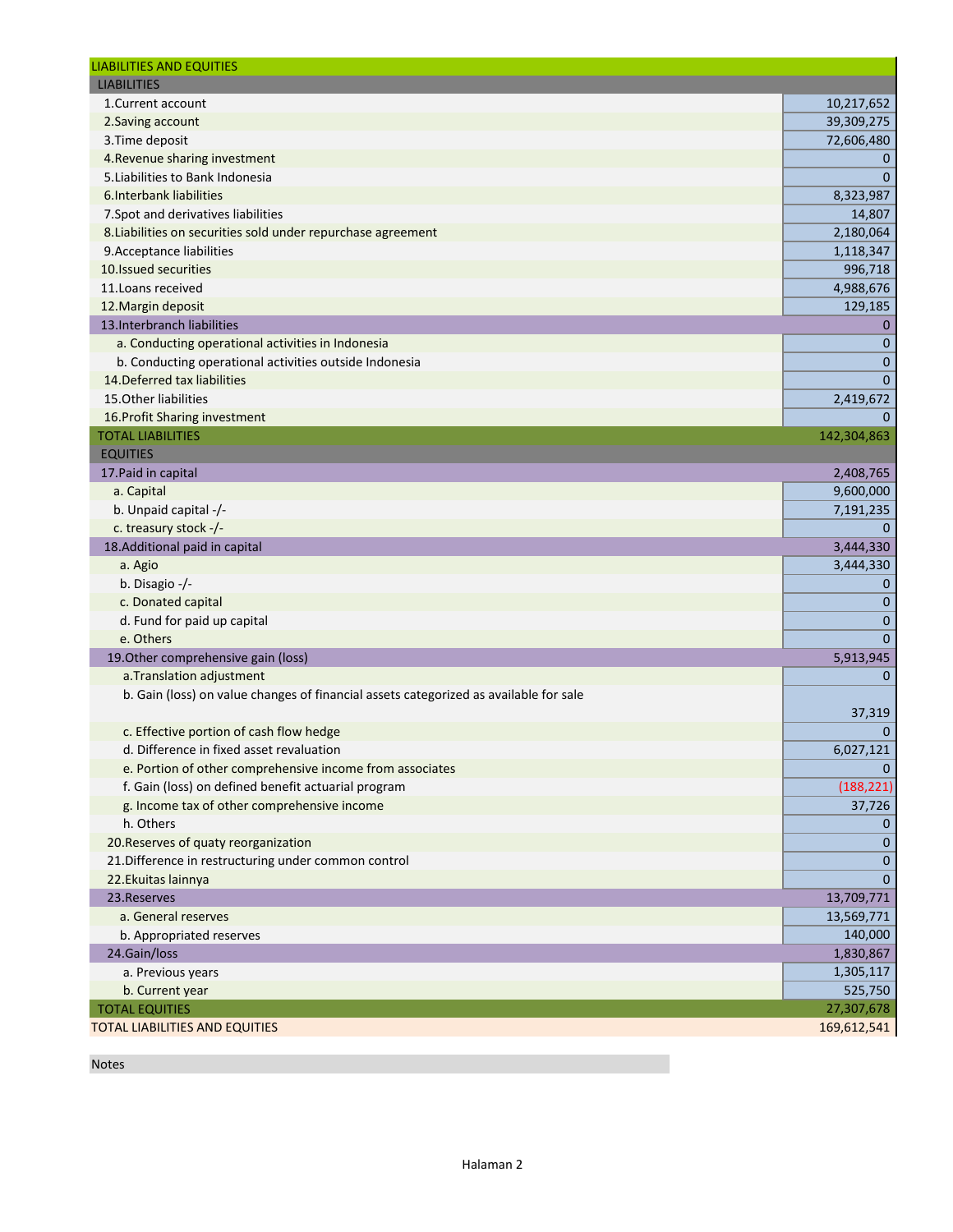# **LAPORAN PUBLIKASI (BULANAN)/CONDENSED FINANCIAL STATEMENT (MONTHLY)**

### **LABA RUGI DAN PENGHASILAN KOMPREHENSIF LAIN**

PT PAN INDONESIA BANK, Tbk

Panin bank Centre, Jl. Jend. Sudirman Kav.1 (Senayan), Jakarta 10270

(021) 2700545

Per March-2016

|                                                                 | (dalam jutaan) |
|-----------------------------------------------------------------|----------------|
| POS-POS                                                         | <b>NOMINAL</b> |
| <b>OPERATIONAL INCOME AND EXPENSES</b>                          |                |
| A. Interest income and expenses                                 |                |
| 1. Interest income                                              | 3,800,051      |
| a. Rupiah                                                       | 3,640,464      |
| b. Foreign currency                                             | 159,587        |
| 2. Interest expenses                                            | 2,005,637      |
| a. Rupiah                                                       | 1,982,078      |
| b. Foreign currency                                             | 23,559         |
| Net interest income (expenses)                                  | 1,794,414      |
| B. Operational Income and Expenses Other than Interest          |                |
| 1. Operational Income Other than Interest                       | 260,816        |
| a. Positive mark to market on financial assets                  | 45,129         |
| i. Securities                                                   | 39,284         |
| ii. Loans                                                       | $\Omega$       |
| iii. Spot and derivatives                                       | 5,845          |
| iv. Other financial assets                                      | 0              |
| b. Negative mark to market on financial liabilities             | $\mathbf 0$    |
| c. Gain on sale of financial assets                             | 29,144         |
| i. Securities                                                   | 29,144         |
| ii. Loans                                                       | 0              |
| iii. Other financial assets                                     | $\theta$       |
| d. Gain on spot and derivatives (realised)                      | 18,831         |
| e. Gain on investment under equity method                       | $\mathbf 0$    |
| f. Dividend                                                     | $\mathbf 0$    |
| g. Comission/provision/fee and administration                   | 86,539         |
| h. Recovery of impairment                                       | 15,444         |
| i. Other income                                                 | 65,729         |
| 2. Operational Expenses Other than Interest                     | 1,355,363      |
| a. Negative mark to market on financial assets<br>i. Securities | 1,156<br>993   |
| ii. Loans                                                       | $\mathbf{0}$   |
| iii. Spot and derivatives                                       | 163            |
| iv. Other financial assets                                      | $\Omega$       |
| b. Positive mark to market on financial liabilities             | $\theta$       |
| c. Loss on sale of financial assets                             | 254            |
| i. Securities                                                   | 254            |
| ii. Loans                                                       | 0              |
| iii. Other financial assets                                     | $\theta$       |
| d. Loss on spot and derivatives (realised)                      | 6,176          |
| e. Impairment of financial assets                               | 324,743        |
| i. Securities                                                   | $\overline{0}$ |
| ii. Loans                                                       | 324,743        |
| iii. Sharia financing                                           | 0              |
| iv. Other financial assets                                      | $\Omega$       |
| f. Losses on operational risk                                   | 219            |
| g. Losses on investment under equity method                     | $\Omega$       |
| h. Commission/provision/fee, and administration                 | 2,380          |
| i. Impairment of other assets (non financial assets)            | 85,500         |
| j. Personnel expenses                                           | 365,542        |
| k. Promotion expenses                                           | 18,021         |
| I. Other expenses                                               | 551,372        |
| Net Operational Income (Expenses) Other than Interest           |                |
| <b>OPERATIONAL PROFIT (LOSS)</b>                                | 699,867        |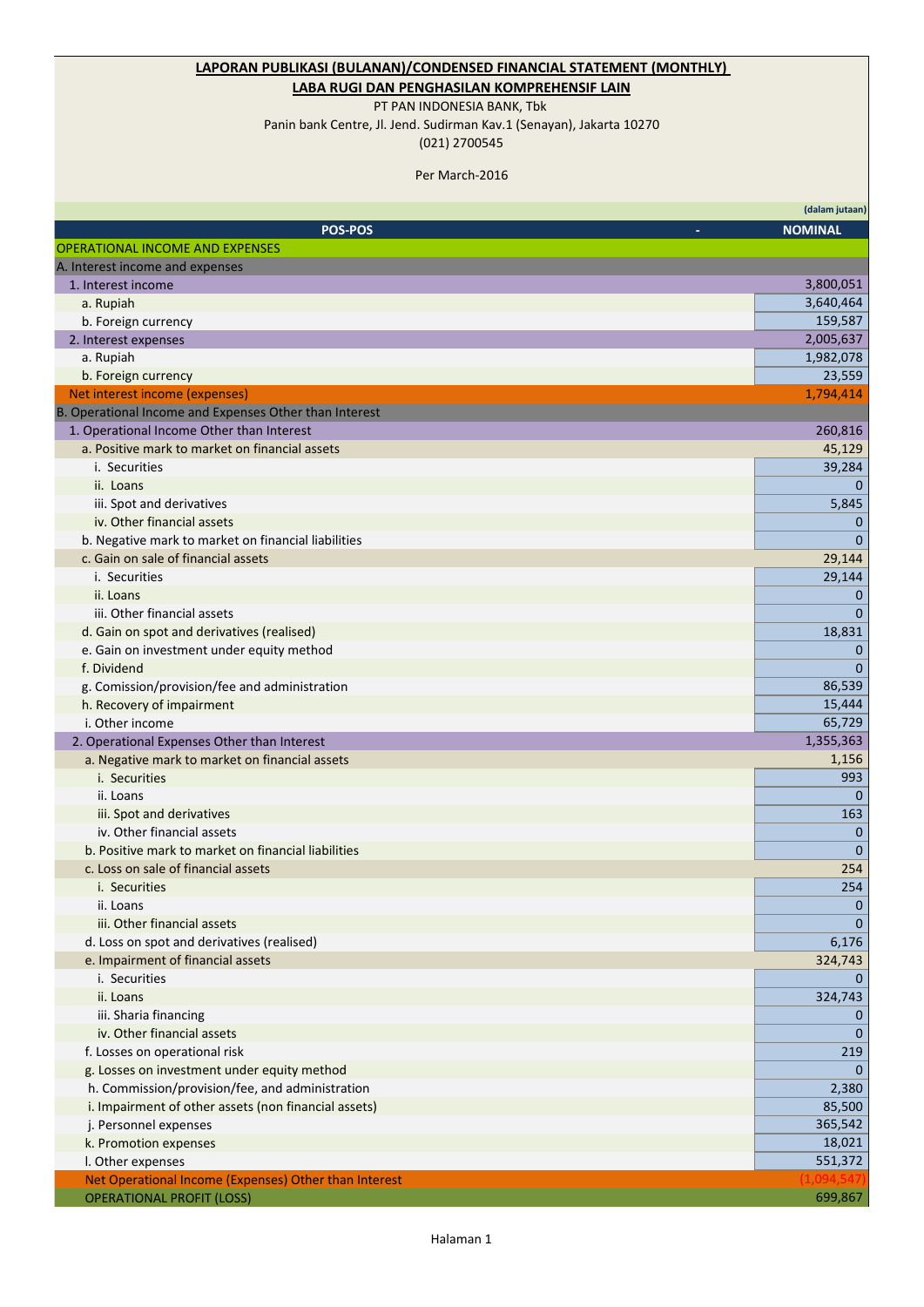| NON OPERATIONAL INCOME (EXPENSES)                                                     |             |
|---------------------------------------------------------------------------------------|-------------|
| 1. Gain (loss) on sale of fixed assets and equipment                                  | $\mathbf 0$ |
| 2. Gain (loss) on foreign exchange translation                                        | (4, 447)    |
| 3. Other non operational income (expenses)                                            | 2,293       |
| <b>NON OPERATIONAL PROFIT (LOSS)</b>                                                  |             |
| <b>CURRENT YEAR PROFIT (LOSS)</b>                                                     | 697,713     |
| 4. Income taxes                                                                       | 171,963     |
| a. Estimated current year tax                                                         | 168,154     |
| b. Deferred tax income (expenses)                                                     | (3,809)     |
| <b>NET PROFIT (LOSS)</b>                                                              | 525,750     |
|                                                                                       |             |
|                                                                                       | $\Omega$    |
| a. Gain on fixed asset revaluation                                                    | 0           |
| b. Gain (loss) on defined benefit actuarial program                                   | 0           |
| c. Portion of other comprehensive income from associates                              | $\mathbf 0$ |
| d. Others                                                                             | $\Omega$    |
|                                                                                       | $\Omega$    |
|                                                                                       | 23,088      |
| a. Translation adjustment from foreign currency                                       | 0           |
| b. Gain (loss) on value changes of financial assets categorized as available for sale |             |
|                                                                                       | 30,785      |
| c. Effective portion of cash flow hedge                                               | 0           |
| d. Others                                                                             | $\Omega$    |
|                                                                                       | (7,697)     |
|                                                                                       |             |
|                                                                                       | 23,088      |
| <b>CURRENT YEAR TOTAL COMPREHENSIVE PROFIT</b>                                        | 548,838     |
| TRANSFER OF PROFIT(LOSS) TO HEAD OFFICE                                               | $\theta$    |
|                                                                                       |             |

Notes